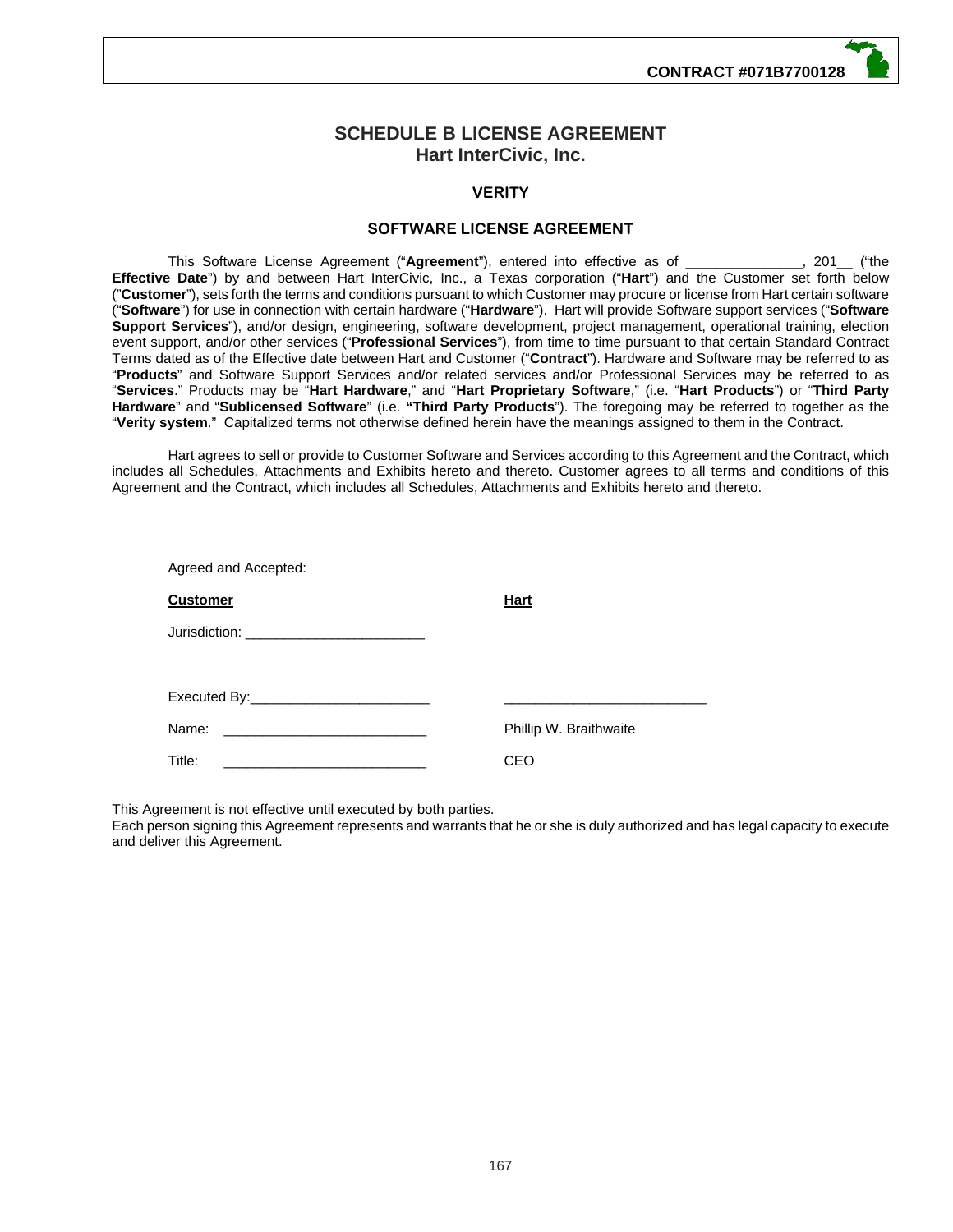## **1. RESERVED.**

## **2. PRICING AND PAYMENT**

- 2.1. **Software Subscription and License Fee**<sup>-</sup> The "License Fee" is the fee for licensing (in the case of Hart Proprietary Software), sublicensing (in the case of Sublicensed Software, if any) and support (a "**License and Support Subscription**") for the Term (defined below). Pricing for the License Fee is included within the Schedule C Cost Tables. Pricing for subsequently ordered License and Support Subscriptions beyond the Term shall be mutually agreed between the parties.
- 2.2. **Other Services**. Pricing and payment for Professional Services for custom software development shall be set forth in the Contract or if not specified, as agreed between Hart and Customer.
- 2.3. **Payment**. The License Fee is due upon receipt of Deliverables and the EMS Software.

## **3. RESERVED**.

## **4. SOFTWARE SPECIFIC TERMS**

- 4.1. **License**. Subject to the terms and conditions of this Agreement, during the Term, Hart grants to Customer (i) a personal, nonexclusive, nontransferable and limited license to use the Hart Proprietary Software (which includes firmware, meaning the Hart Proprietary Software embedded in any Verity system device that allows execution of the software functions) and (ii) a personal, nonexclusive, nontransferable and limited sublicense to use the Sublicensed Software, if applicable. With this right to use, Hart will provide Customer, and Customer will be permitted to use, only the run-time executable code and associated support files of the Software for Customer's internal data processing requirements as part of the Verity system. The Software may be used only at the Licensed Location specified as the jurisdiction on the signature page of this Agreement and only on the hardware or other computer systems authorized by Hart in writing. Customer's use of the Software will be limited to the number of licenses specified in the applicable quotation or as set forth in a Statement of Work executed as part of the Contract. Only Customer and its authorized employees, agents or contractors may use or access the Software. For applicable components, Voters are also authorized to interact with the Software, in a manner consistent with user instructions, for the sole purpose of producing a Cast Vote Record during the course of an election. To the extent Hart Proprietary Software contains embedded third party software, third party licenses may apply. Such embedded third party software is distinguished from "Sublicensed Software" which is standalone software not part of Hart Proprietary Software. See Exhibit B for a listing of Sublicensed Software, if any
- 4.2. **Records and Audit**. Customer shall keep clear, complete and accurate books of account and records with respect to the usage of Software and access to the Software licensed hereunder, including without limitation with respect to access thereto. Customer agrees that during the Term, Hart, the licensors of any Sublicensed Software, and their representatives may periodically inspect, conduct, and/or direct an independent accounting firm to conduct an audit, at mutually agreed-upon times during normal business hours, of the computer site, computer systems, and appropriate records of Customer to verify Customer's compliance with the terms of the licenses and sublicenses granted to Customer. If any such examination discloses unauthorized usage, then Customer, shall make such payment then due, including appropriate historical payments without limiting Hart's remedies.

## 4.3. **Restrictions**.

4.3.1. The Hart Hardware and Hart Proprietary Software are designed to be used only with each other and/or the agreedupon Sublicensed Software (if any) and Third Party Hardware. To protect the integrity and security of the Verity system, Customer shall comply with the following practices and shall not deviate from them without the express written consent of Hart: (i) Customer shall use the Software and Hardware only in connection with the Verity system, and Customer may only use Hart branded or approved peripherals and consumables with the Verity system.; (ii) Customer shall not install or use other software on or with the Hardware or Software or network the Hardware or Software with any other hardware, software, equipment, or computer systems; (iii) Customer shall not modify the Hardware or Software and (iv) Customer shall not attempt to access or derive any source code. If Customer does not comply with any provisions of this Section 5.3, then (i) the Limited Warranties under Section [31] of the Contract and the licenses and sublicenses granted under Section 3.1 will automatically terminate; (ii) Hart may terminate its obligation to provide Software Support Services under the Contract; (iii) Hart will have no further installation obligations. Furthermore, if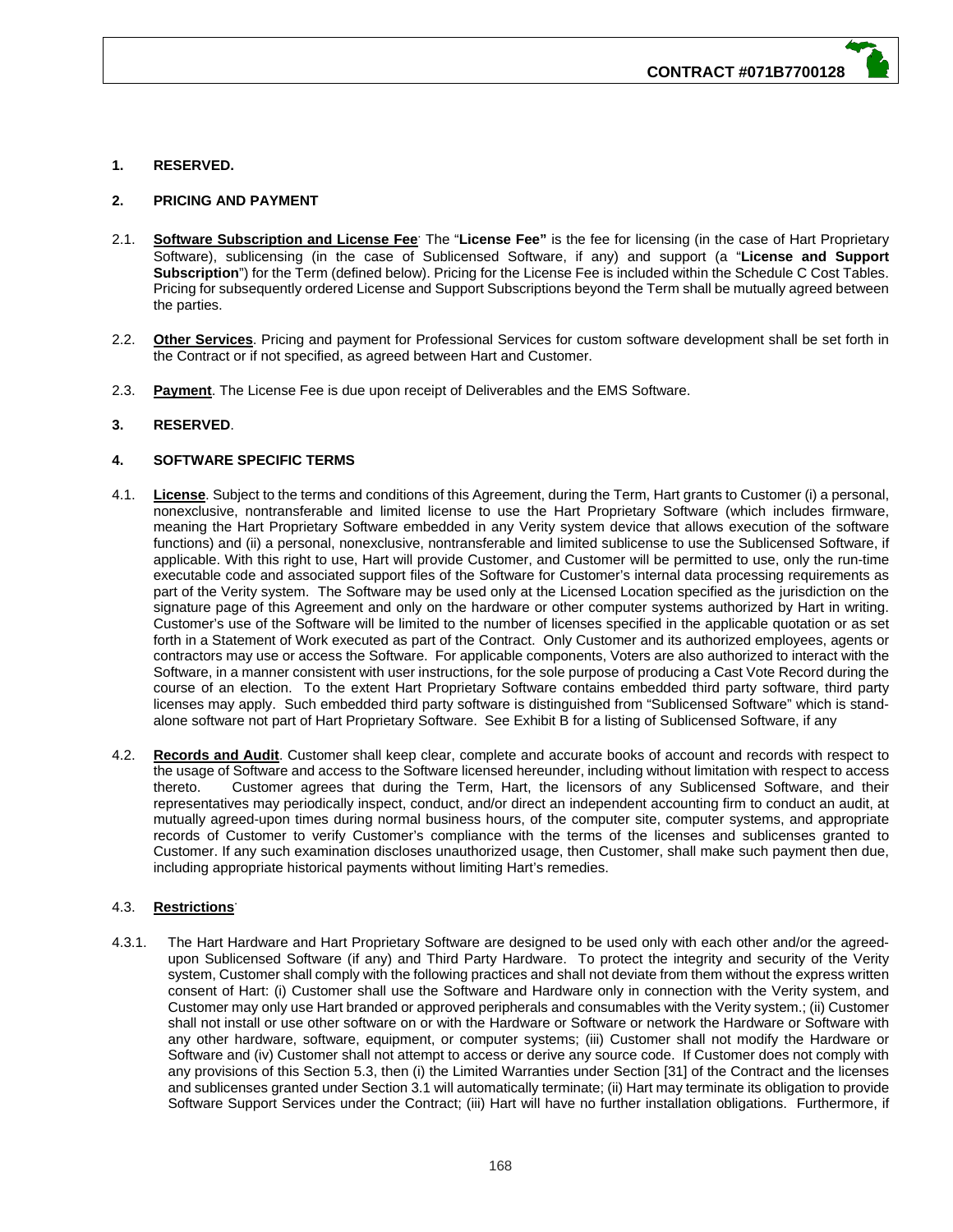Customer uses the Software and Hardware in combination with other software and equipment (other software or equipment being those not provided by Hart or its designees), and the combination infringes Hart proprietary patent claims outside the scope of the software license granted to Customer under Section 4.1, Hart reserves its rights to enforce its patents with respect to those claims.

- 4.3.2. Customer shall not, under any circumstances, cause or permit the adaptation, conversion, reverse engineering, disassembly, or de-compilation of any Software. Customer shall not use any Software for application development, modification, or customization purposes, except through Hart.
- 4.3.3. Customer shall not assign, transfer, sublicense, time-share, or rent the Software or use it for facility management or as a service bureau serving others outside of the jurisdiction. This restriction does not preclude or restrict Customer from contracting for election services for other local governments located within Customer's jurisdictional boundaries. Customer shall not modify, copy, or duplicate the Software. All use of software and hardware on which the software resides shall take place and be for activities within Customer's jurisdictional boundaries, except for in cases of joint elections conducted cooperatively with neighboring jurisdictions. All copies of the Software, in whole or in part, must contain all of Hart's or the third-party licensor's titles, B, copyright notices, and other restrictive and proprietary notices and legends (including government-restricted rights) as they appear on the copies of the Software provided to Customer. Customer shall notify Hart of the following: (i) the location of all Software and all copies thereof and (ii) any circumstances known to Customer regarding any unauthorized possession or use of the Software.
- 4.3.4. Customer shall not publish any results of benchmark tests run on any Software.
- 4.3.5. The Software is not developed or licensed for use in any nuclear, aviation, mass transit, or medical application or in any other inherently dangerous applications. Customer shall not use the Software in any inherently dangerous application and agrees that Hart and any third-party licensor will not be liable for any claims or damages arising from such use.

## **5. DOCUMENTATION**

Hart will provide Customer with one (1) electronic copy of the standard user-level documentation and operator's manuals and where applicable, environmental specifications for the Product installed at the Customer's location before the first election for which the Product will be used, following installation. Customer may make unlimited hard copies for internal business purposes.

#### **6. PROPRIETARY RIGHTS**

- 6.1. **Reservation of Rights.** Customer acknowledges and agrees that the design of the Products, and any and all related patents, copyrights, trademarks, service marks, trade names, documents, logos, software, microcode, firmware, information, ideas, concepts, know-how, data processing techniques, documentation, diagrams, schematics, equipment architecture, improvements, bug fixes, updates, trade secrets and material are the property of Hart and its licensors. Customer agrees that the sale of the Hardware and license of the Software does not, other than as expressly set forth herein, grant to or vest in Customer any right, title, or interest in such proprietary property. All patents, trademarks, copyrights, trade secrets, and other intellectual property rights, whether now owned or acquired by Hart with respect to the Products, are the sole and absolute property of Hart and its licensors. Customer shall not, under any circumstances, cause or permit the adaptation, conversion, reverse engineering, disassembly, or de-compilation of any Product(s), or copy, reproduce, modify, sell, license, or otherwise transfer any rights in any proprietary property of Hart. Further Customer shall not remove any trademark, copyright, or other proprietary or restrictive notices contained on any Hart user documentation, operator's manuals, and environmental specifications, and all copies will contain such notices as are on the original electronic media. All ideas, concepts, know-how, data processing techniques, documentation, diagrams, schematics, firmware, equipment architecture, software, improvements, bug fixes, updates, and trade secrets developed by Hart personnel (alone or jointly with others, including Customer) in connection with Hart Confidential Information, Verity system, and Hart Proprietary Software will be the exclusive property of Hart. For the purposes of this Agreement and the Contract, Hart Confidential Information includes, without limitation, all Software, the Documentation and support materials, and the terms and conditions of this Agreement and the Contract.
- 6.2. **Customer Suggestions and Recommendations.** Customer may propose, suggest, or recommend changes to the Products at any time. For purposes of clarity, Hart agrees to make modifications required pursuant to Section 1.5 (D) in the Statement of Work in accordance with the Contract. Such proposals, modifications, suggestions, or recommendations will become Hart's property and are hereby assigned to Hart. Hart may include any such proposals, modifications, suggestions, or recommendations, solely at Hart's option, in subsequent periodic Product updates, without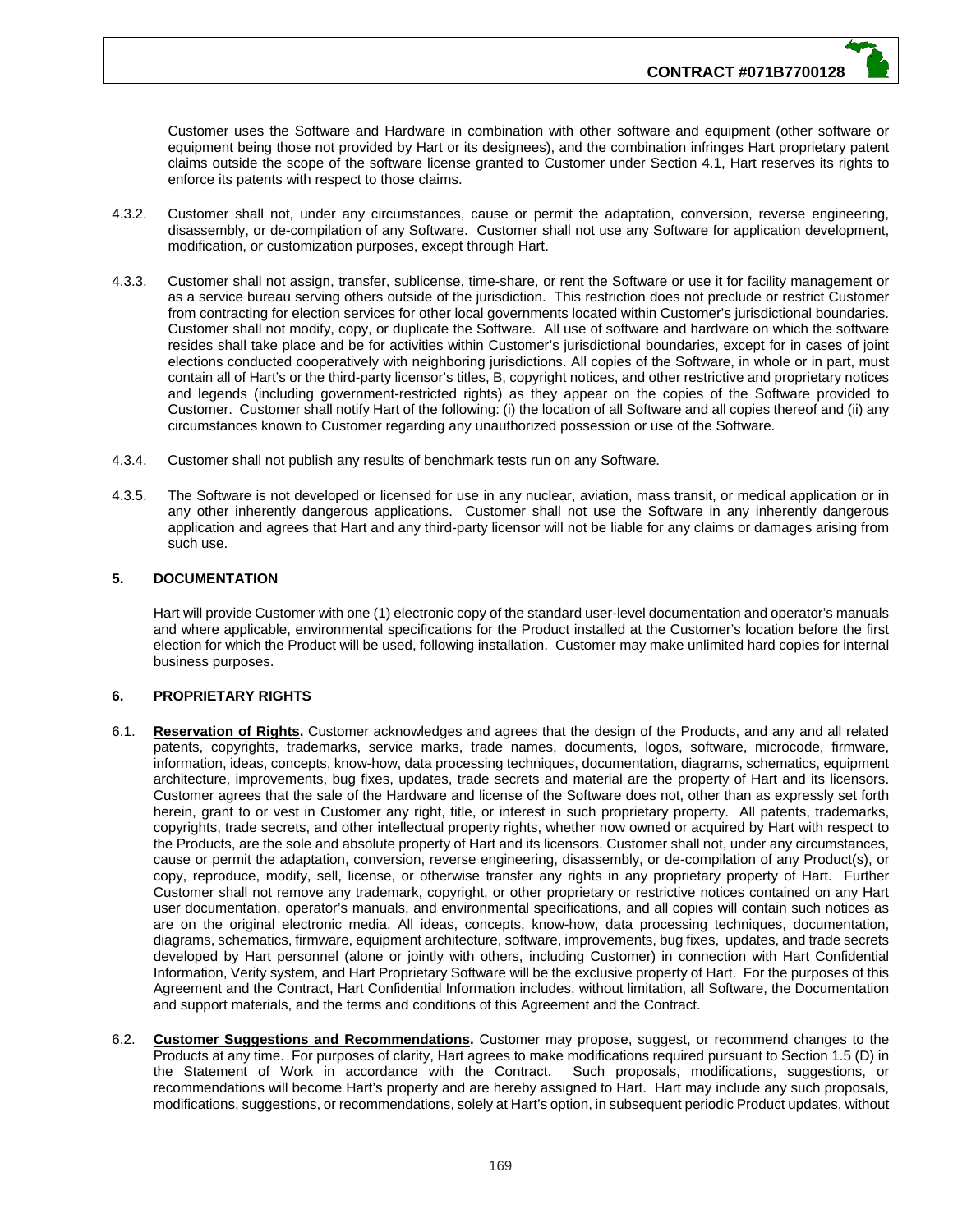restriction or obligation. Subject to Section 1.5(D) in the Statement of Work, Hart is under no obligation to change, alter, or otherwise revise the Products according to Customer's proposals, suggestions, or recommendations.

6.3. **License Back** If Customer possesses or comes to possess a licensable or sub-licensable interest in any issued patent with claims that read upon the Verity system, its method of operation, or any component thereof, Customer hereby grants and promises to grant a perpetual, irrevocable, royalty-free, paid-up license, with right to sublicense, of such interest to Hart permitting Hart to make, have made, use, and sell materials or services within the scope of the patent claims, unless prohibited under Michigan law.

## **7. SOFTWARE SUPPORT SERVICES**

7.1. **Description of Software Support Services**. Subject to the terms and conditions of this Agreement, Hart will provide Customer the Software Support Services described in Section 1.6 in the Statement of Work. Software Support Services under this Section do not cover any of the exclusions from warranty and support coverage as described under Section 8. If Hart, in its discretion, provides Software Support Services in addition to the services described under this Section, Customer will pay Hart for such services on a time-and-materials basis at Hart's then-prevailing rates, plus expenses, and for replacements at Hart's list prices, unless otherwise agreed in writing by Hart and Customer.

## **8. WARRANTY**

- 8.1. **Limited Warranties**. The Hart Products carry the limited warranties set forth in Section [31] of the Contract, subject to any disclaimers or exclusions set forth therein.
- 8.2. **Exclusions from Warranty and Software Support Services.** The warranties under this Section and Software Support under Section 7 do not cover defects, errors, or malfunctions that are caused by any external causes, including, but not limited to, any of the following: (a) Customer's failure to follow operational, support, or storage instructions as set forth in applicable documentation; (b) the use of incompatible media, supplies, parts, or components; (c) modification or alteration of the Verity system, or its components, by Customer or third parties not authorized by Hart; (d) use of equipment or software not supplied or authorized by Hart; (e) external factors (including, without limitation, power failure, surges or electrical damage, fire or water damage, air conditioning failure, humidity control failure, or corrosive atmosphere harmful to electronic circuitry); (f) failure to maintain proper site specifications and environmental conditions; (g) negligence, accidents, abuse, neglect, misuse, or tampering; (h) improper or abnormal use or use under abnormal conditions; (i) use in a manner not authorized by this Agreement or use inconsistent with Hart's specifications and instructions; (j) use of software on Equipment that is not in good operating condition;; (l) servicing or support not authorized by Hart; or (m) Force Majeure. In any case where Hart Proprietary Software interfaces with third party software, including but not limited to, the Customer's voter registration system, non-Hart election management system, early voting validation system, non-Hart election systems, absentee envelope management systems, or other like systems, Hart will not be responsible for proper operation of any Software that interfaces with the third party software should such third party software be updated, replaced, modified, or altered in any way. Hart will also not be responsible for the proper operation of any Software running on Customer's computer equipment, should Customer install a new computer operating system on said equipment without advising Hart of such changes and receiving Hart's written approval. Hart will not be responsible for the proper operation of any Software should it be configured or operated in any manner contrary than that described herein. Professional Services and associated costs may be required in those situations where the Customer requests Hart's review and approval of any system changes outside the original system specifications within this Contract. Hart reserves the right to charge for repairs on a time-and-materials basis at Hart's then-prevailing rates, plus expenses, and for replacements at Hart's list prices caused by these exclusions from warranty and support coverage.

## **9. RESERVED**.

## **10. CUSTOMER RESPONSIBILITIES**

10.1. **Cooperation**. Customer agrees to cooperate with Hart and promptly perform Customer's responsibilities hereunder for the purposes of facilitating customer service. Customer will (a) provide adequate working and storage space for use by Hart personnel near the applicable Hardware; (b) provide Hart full access to the Hardware and Software and sufficient computer time, subject to Customer's security rules; (c) follow Hart's procedures for placing hardware warranty or software support service requests and determining if warranty remedial service is required; (d) follow Hart's instructions for obtaining hardware and software support and warranty services; (e) provide a memory dump and additional data in machine-readable form if requested; (f) reproduce suspected errors or malfunctions in Software; (g) provide timely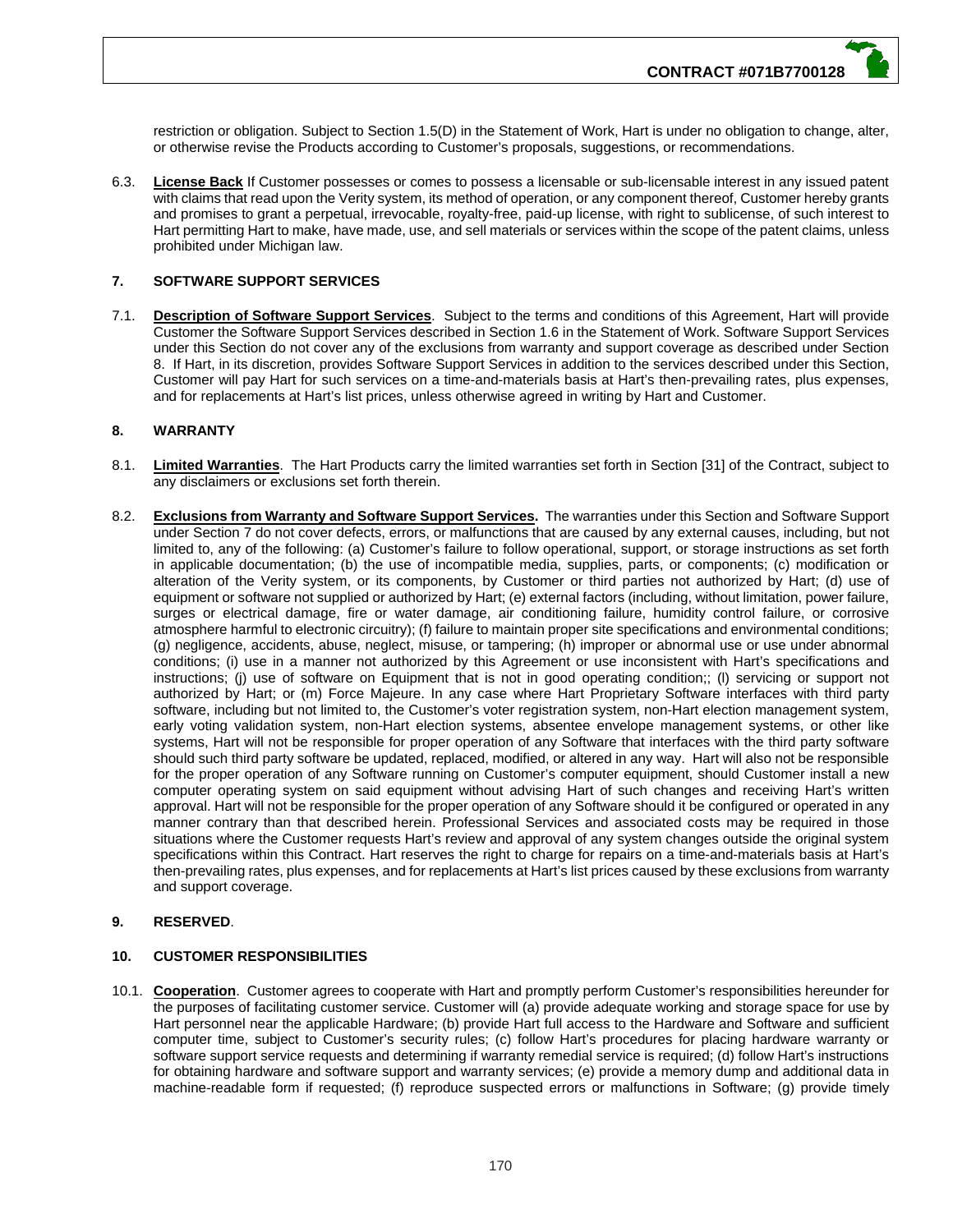access to key Customer personnel and timely respond to Hart's questions; and (h) otherwise cooperate with Hart in its performance under this Agreement.

- 10.2. **Site Preparation**. Customer shall prepare and maintain the installation site in accordance with instructions provided by Hart. Customer is responsible for environmental requirements, electrical interconnections, and modifications to facilities for proper installation, in accordance with Hart's specifications. Any delays in preparation of the installation site will correspondingly extend Hart's delivery and installation deadlines.
- 10.3. **Site Maintenance; Proper Storage**. Customer shall maintain the appropriate operating environment, in accordance with Hart's specifications, for the Products and all communications equipment, telephone lines, electric lines, cabling, modems, air conditioning, and all other equipment and utilities necessary for the Products to operate properly. Customer shall properly store the Products when not in use.
- 10.4. **Use**. Customer is exclusively responsible for supervising, managing, and controlling its use of the Products, including, but not limited to, establishing operating procedures and audit controls, supervising its employees, making timely data backups, inputting data, ensuring the accuracy and security of data input and data output, monitoring the accuracy of information obtained, and managing the use of information and data obtained. Customer will ensure that its personnel are, at all times, educated and trained in the proper use and operation of the Products and that the Hardware and Software are used in accordance with applicable manuals, instructions, and specifications. Customer shall comply with all applicable laws, rules, and regulations with respect to its use of the Products.
- 10.5. **Backups**. Customer is solely responsible for timely data backups, and Customer will maintain backup data necessary to replace critical Customer data in the event of loss or damage to data from any cause. Hart is not liable for data loss.

## **11. TERM AND TERMINATION**

## 11.1. **Term**.

The term of this Agreement is 10 years from the date of purchase, and any extension thereof by the State or Authorized User. .

- 11.2. **Renewals**. Authorized Users' may renew License and Support Subscriptions for successive periods of one (1) year following the end of the Term upon mutual agreement of the parties. In such event, the parties will mutually agree to an addendum to this Agreement with respect to the terms and conditions applicable to such renewal term(s). Customer must pay the Annual Fee invoiced by Hart for such renewals. Each renewal License and Support Subscription term will be one (1) year, commencing on the expiration of the prior term and expiring on the immediately following anniversary date.
- 11.3. **Effect of Expiration and Termination**. Sections 4.2-4.3, 6, 8.2, 11.3, and 12-13 shall survive any termination or expiration of this Agreement. All other rights and obligations (including licenses) shall be of no further force or effect.

## **12. DISCLAIMERS AND LIMITATIONS OF LIABILITY**

- 12.1. **Disclaimer of Warranty**. EXCEPT FOR THE EXPRESS LIMITED WARRANTIES APPLICABLE TO THE PRODUCT(S) AND/OR SERVICES REFERENCED IN SECTION 8 OF THIS AGREEMENT (WHICH REFERENCES SECTION 31 OF THE CONTRACT), TO THE MAXIMUM EXTENT PERMITTED BY APPLICABLE LAW, (A) THERE ARE NO WARRANTIES, EXPRESS OR IMPLIED, BY OPERATION OF LAW OR OTHERWISE UNDER THIS AGREEMENT. FOR PURPOSES OF CLARITY, THE DISCLAIMERS SET FORTH IN SECTION 31(E) OF THE CONTRACT ALSO APPLY TO THIS AGREEMENT.
- 12.2. Limitations of Liability. THE LIMITATIONS OF LIABILITY SET FORTH IN SECTION 25 OF THE CONTRACT APPLY TO THIS AGREEMENT AND ARE HEREBY INCORPORATED BY REFERENCE HEREIN. FOR PURPOSES OF CLARITY, CLAIMS OF ANY KIND (WHETHER BASED IN CONTRACT, INDEMNITY, WARRANTY, TORT, STRICT LIABILITY OR OTHWERWISE MADE OR ALLEGED UNDER THIS AGREEMENT WILL BE DEEMED TO BE CLAIMS UNDER THE CONTRACT (AND CLAIMS OF ANY KIND UNDER THE CONTRACT WILL BE DEEMED TO BE CLAIMS UNDER THIS AGREEMENT) AND PAYMENTS WITH RESPECT THERETO WILL COUNT TOWARD A PARTY'S MAXIMUM AGGREGATE LIABILITY UNDER THIS SECTION 12.2 AND SECTION 25 OF THE CONTRACT. THE PARTIES AGREE THAT THE LIABILITY AND WARRANTY LIMITATIONS SET FORTH IN THIS AGREEMENT AND THE CONTRACT ARE A REASONABLE ALLOCATION OF RISK AND LIABILITY CONSIDERING THE RESPECTIVE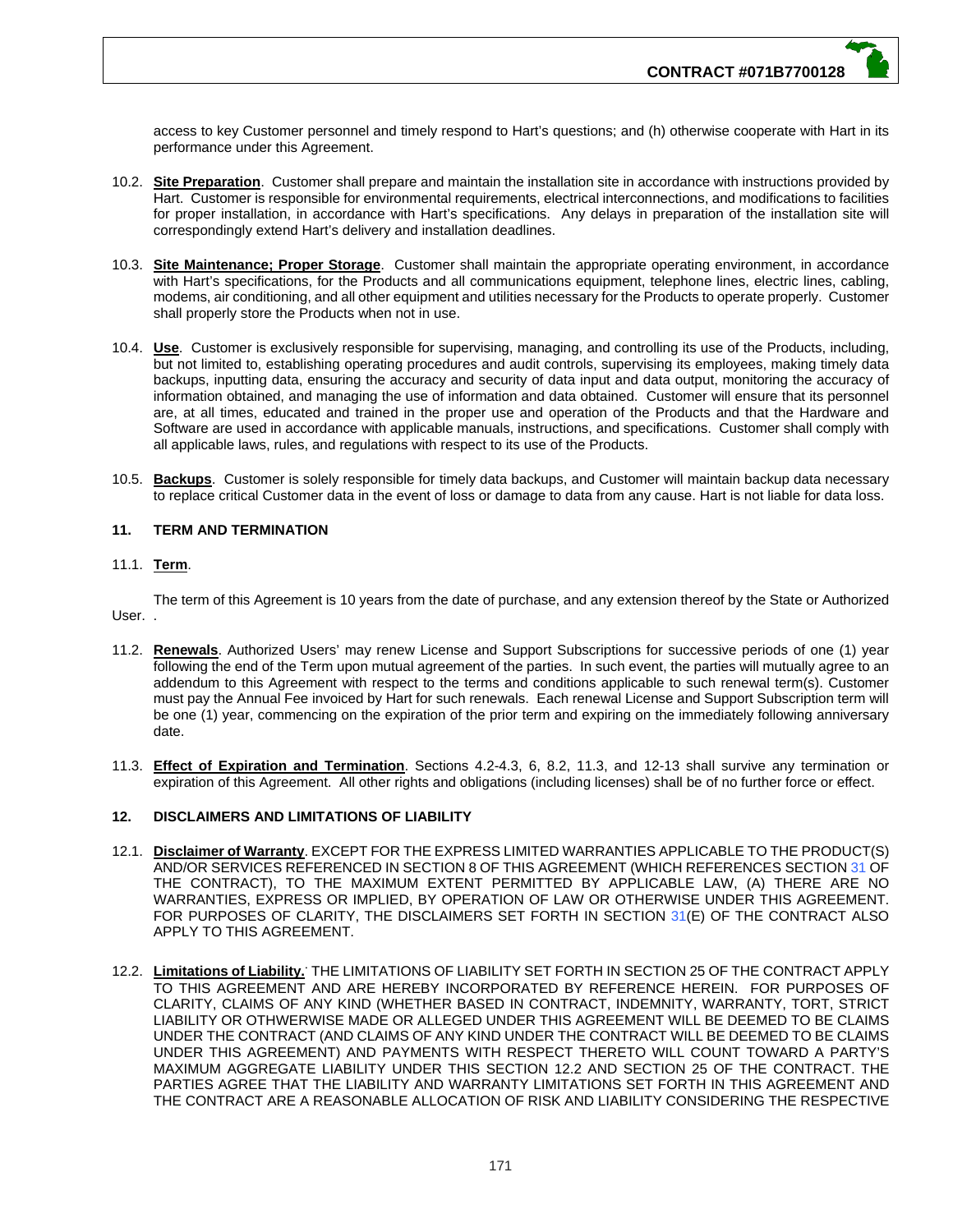BENEFITS OBTAINED HEREUNDER. THE FOREGOING LIMITATIONS SHALL APPLY NOTWITHSTANDING THE FAILURE OF ESSENTIAL PURPOSE OF ANY LIMITED REMEDY HEREIN.

## **13. GENERAL PROVISIONS**

- 13.1. **Entire Agreement**. This Agreement is considered Schedule B of the Contract, and it, along with all other Schedules, Exhibits and Attachments to the Contract are the entire agreement between the parties with respect to the subject matter contemplated herein, and supersede all prior negotiations and oral agreements with respect thereto. Hart makes no representations or warranties with respect to this Agreement or its Products or Services that are not included herein. The use of preprinted Customer forms, such as purchase orders or acknowledgments, in connection with this Agreement is for convenience only and all preprinted terms and conditions stated thereon are void and of no effect. If any conflict exists between this Agreement, the Contract and any terms and conditions on a Customer purchase order, acknowledgment, or other Customer preprinted form, the terms and conditions of the Contract will govern; provided that Sections 4 and 6 of this Agreement will govern in the event of any such conflict. This Agreement may not be amended or waived except in writing signed by an officer of the party to be bound thereby.
- 13.2. **Interpretation**. This Agreement will be construed according to its fair meaning and not for or against either party. Headings are for reference purposes only and are not to be used in construing the Agreement. All words and phrases in this Agreement are to be construed to include the singular or plural number and the masculine, feminine, or neuter gender as the context requires.
- 13.3. **GOVERNING LAW**. THIS AGREEMENT WILL BE GOVERNED BY THE LAWS OF THE STATE OF MICHIGAN, WITHOUT REGARD TO ITS CONFLICT OF LAW PROVISIONS.
- 13.4. **Severability**. Whenever possible, each provision of this Agreement will be interpreted to be effective and valid under applicable law; but if any provision is found to be invalid, illegal, or unenforceable, then such provision or portion thereof will be modified to the extent necessary to render it legal, valid, and enforceable and have the intent and economic effect as close as possible to the invalid, illegal, or unenforceable provision. If it is not possible to modify the provision to render it legal, valid, and enforceable, then the provision will be severed from the rest of the Agreement and ignored. The invalidity, illegality, or unenforceability of any provision will not affect the validity, legality, or enforceability of any other provision of this Agreement, which will remain valid and binding.
- 13.5. **Compliance with Laws**. Customer and Hart shall comply with all federal, state, and local laws in the performance of this Agreement, including those governing use of the Products. Products provided under this Agreement may be subject to U.S. and other government export control regulations. Customer shall not export or re-export any Products.
- 13.6. **Trademarks**. Verity Election Office™, Verity Voting™, Verity Scan™, Verity Touch™, Verity Controller™, Verity Access™, Verity vDrive™, Verity Touch Writer™, Verity Ballot™, Verity Layout™, Verity Build™, Verity Count™, Verity Relay™, Verity Key™, and Verity Central™, and such other Product names indicated as trademarked names of Hart are trademarks of Hart.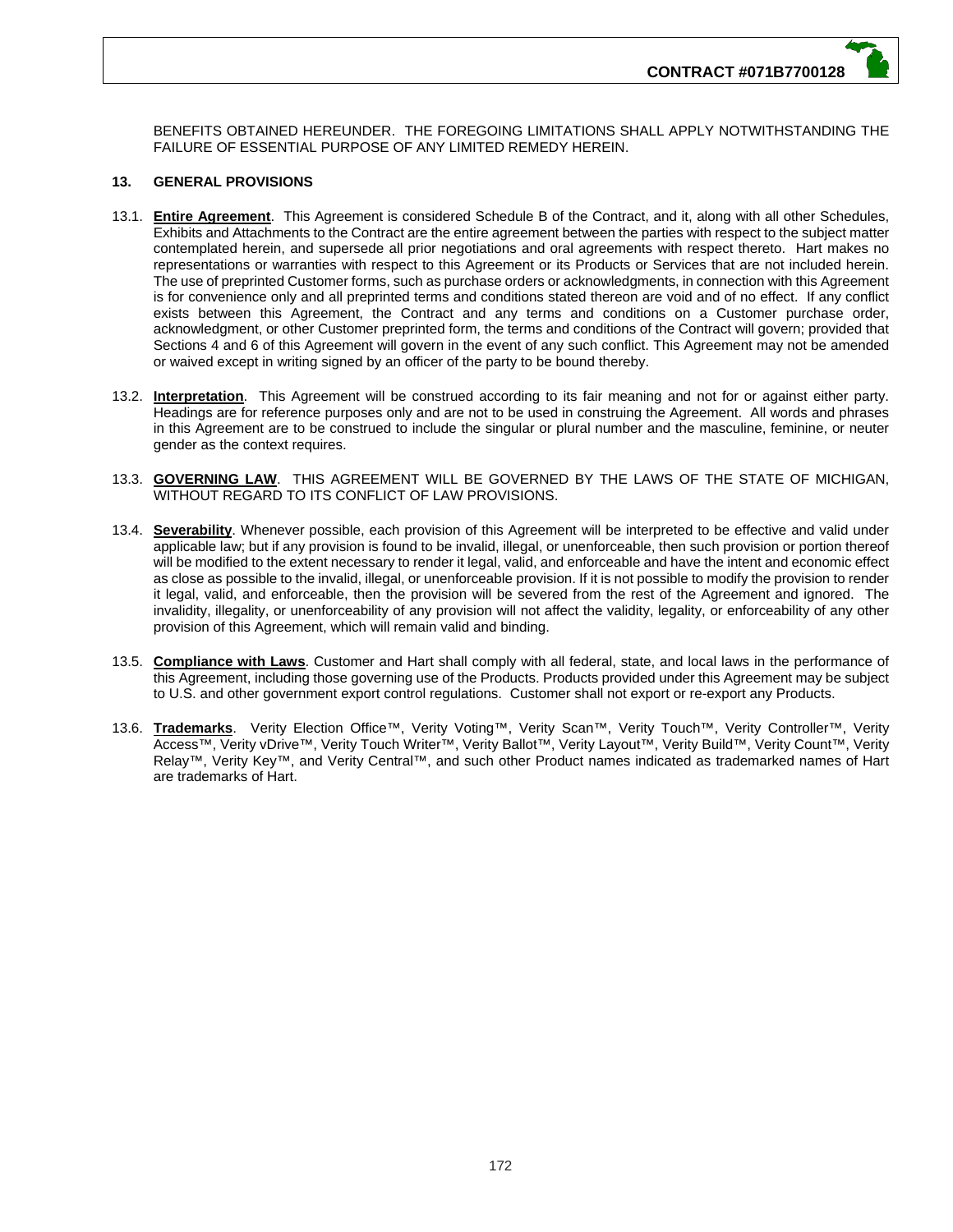# **Exhibit A**

## **Definitions**

"*Hart*" means Hart InterCivic, Inc., a Texas corporation.

 "*Verity Access™*" means the audio tactile interface (ATI) CONTROLLER created by Hart as an add-on component to a Verity Touch*™* that facilitates the performance of voting activities by disabled voters, for example, by providing an audio ballot presentation and/or accepting inputs from adaptive switch mechanisms that facilitate interaction with disabled voters, as .<br>needed.

"*Verity Print™*" means the device created by Hart for purposes of on-demand ballot printing; this device creates a blank paper ballot from the poll worker's selection of the voter's ballot style or precinct on the Verity Print interface.

*"Verity Controller*™" is a polling place management console capable of interacting with one or more Verity Touch™ devices by transmitting and receiving signals that manage an election, e.g., by opening and closing the polls, providing or recording an audit trail of system events during an election, storing cast ballot data, and applying data security and integrity algorithms.

"*Verity Scan™*" means the Verity Scan™ device created by Hart, consisting of an in-person digital ballot imaging device. The single-feed scanner transports and scans both sides of a ballot simultaneously, and it is securely attached to a ballot box that provides for secure ballot storage and transport.

*"Verity Election Office*" means Hart InterCivic's software platform that can accommodate a variety of election administration applications and is designed for interoperability with Verity Voting Hardware and Software.

"*Verity Touch™*" means the Verity Touch*™* electronic voting device created by Hart. Verity Touch devices consist of hardware including an electronically configurable voting station that permits a voter to cast votes by direct interaction, which voting station in its present configuration created by Hart comprises an electronically configurable touchscreen liquid crystal display (LCD) panel for use in displaying ballot images, and options for tactile input buttons that facilitate voter options for selecting ballot choices and casting a ballot.

"*Verity Touch Writer™*" means the device created by Hart for ballot-marking functions. Touch Writer creates a paper marked ballot from the voter's selections on the electronic interface or the Verity Access ATI controller.

*"Verity Voting"* means Hart InterCivic's family of voting system components designed to conform to federal voting system standards.

*(The rest of this page has been intentionally left blank.)*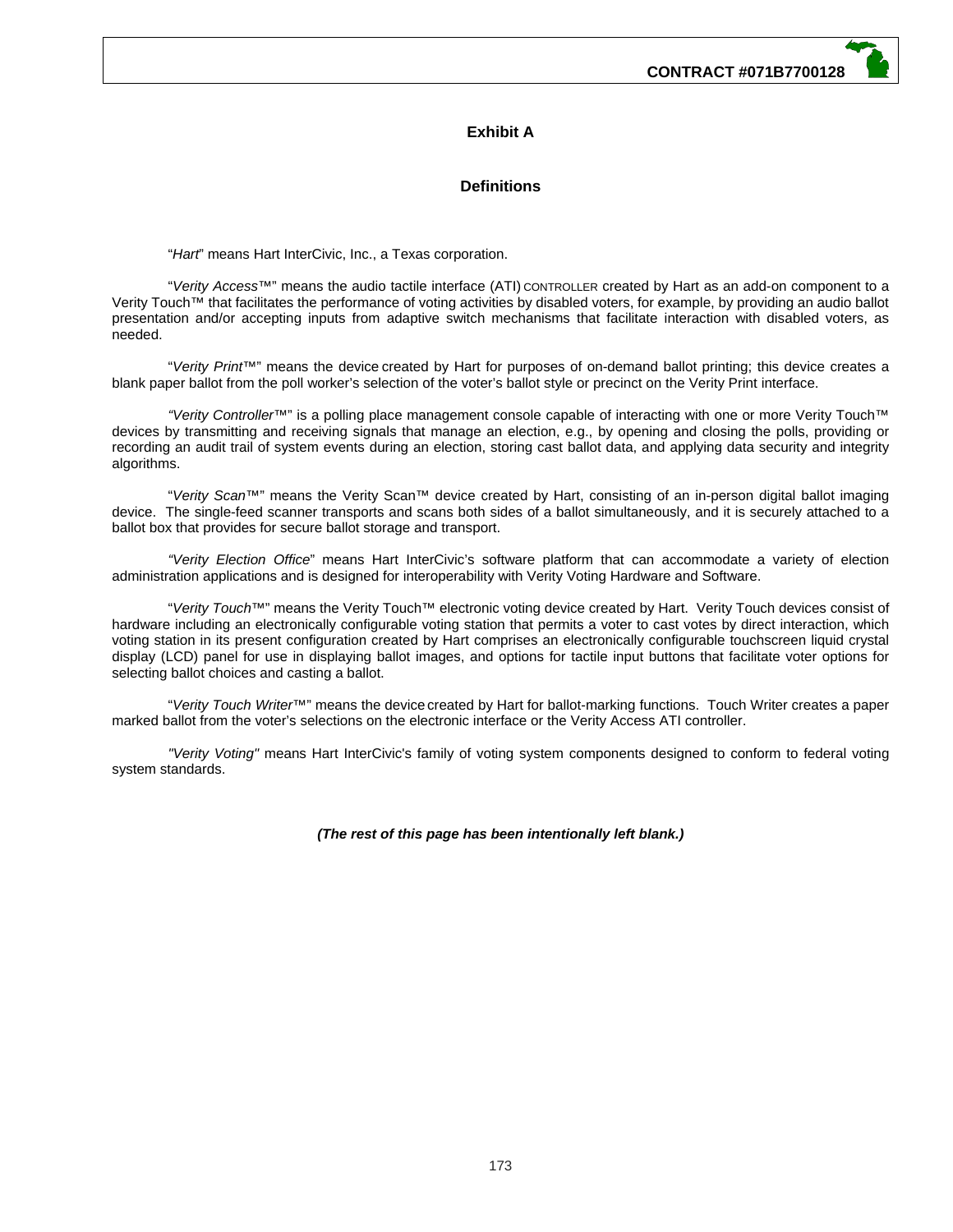# **Exhibit B**

# **HART PROPRIETARY AND SUBLICENSED SOFTWARE**

Hart Proprietary Software Licensed to Customer via annual subscription:

| <b>ITEM NUMBER</b> | <b>DESCRIPTION</b> | NUMBER OF LICENSES |  |  |
|--------------------|--------------------|--------------------|--|--|
|                    |                    |                    |  |  |
|                    |                    |                    |  |  |
|                    |                    |                    |  |  |
|                    |                    |                    |  |  |
|                    |                    |                    |  |  |
|                    |                    |                    |  |  |

Licensed Location is the jurisdiction named on the signature page of this Agreement.

Software Sublicensed to Customer via annual subscription:

*None* 

# *(The rest of this page has been intentionally left blank.)*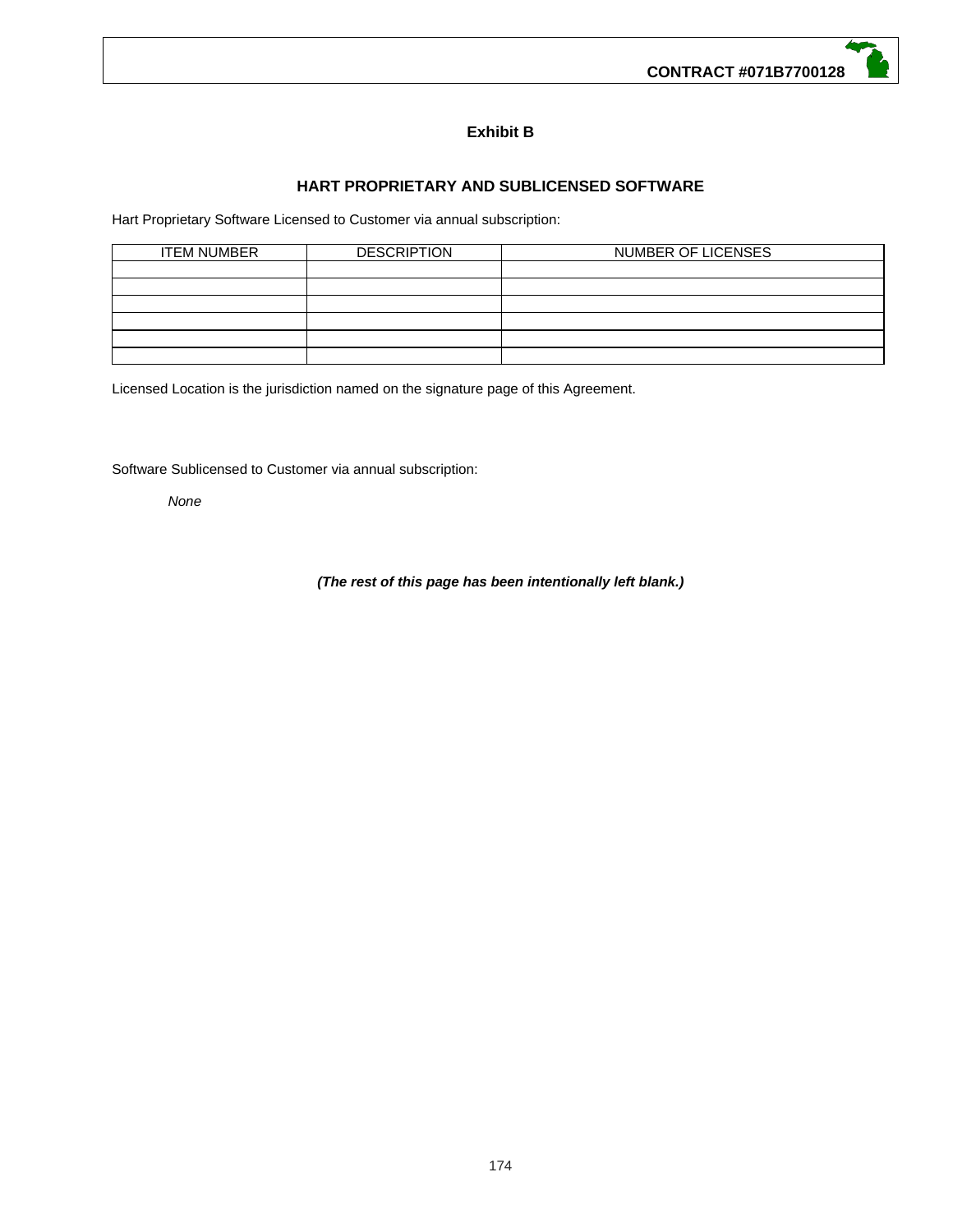# **STATE OF MICHIGAN**

Contract No. 071B7700128 Voting System Hardware, Firmware, Software and Service

# **SCHEDULE C PRICING**

- 1. The pricing schedule for the Contract Activities is in the cost tables on the following pages.
- 2. Pricing encompasses 5 separate tables (attached):
	- Cost Table 1. Precinct Tabulators and Accessible Voting Systems
	- Cost Table 2. Election Management System (EMS) Software –License Fee and Extended Service / Maintenance (NOTE: this cost table has 2 parts: Tables 2a and 2b)
	- Cost Table 3. OPTIONAL ITEM High Speed AVCB Tabulator
	- Cost Table 4. Component Replacement / Additional Parts
	- Cost Table 5: Additional Options/Costs EMS Network Configuration options The Contractor has standard third party network configurations and related pricing for use by counties and select local jurisdictions in implementing Election Management Systems (EMS) for the following environments: Accumulation Only; Full EMS; Accumulation Only with modeming; and Full EMS with modeming. Orders for these configuration components will be handled and negotiated separately between the Contractor and their individual customers.
- **3. Prices include all costs,** including but not limited to any one-time or set-up charges, fees, and potential costs that Contractor may charge the State/Authorized User (e.g., shipping and handling, per-piece pricing, and palletizing). **Any element of the Contractor's system with an associated cost (including optional system features) must be listed and included in one of the Cost Tables available.**
- 4. Prices listed are fixed for the contract term, and represent the maximum prices per item. Notwithstanding the foregoing, the Contractor is authorized to negotiate pricing with individual counties that are lower than the prices listed here. Any and all lower negotiated prices must be communicated to the Program Manager immediately as they are finalized. Additionally, price changes may be proposed at the end of the initial service and maintenance period, (acquisition year + 4 years) **for component replacement/additional parts only (Cost Table 4).**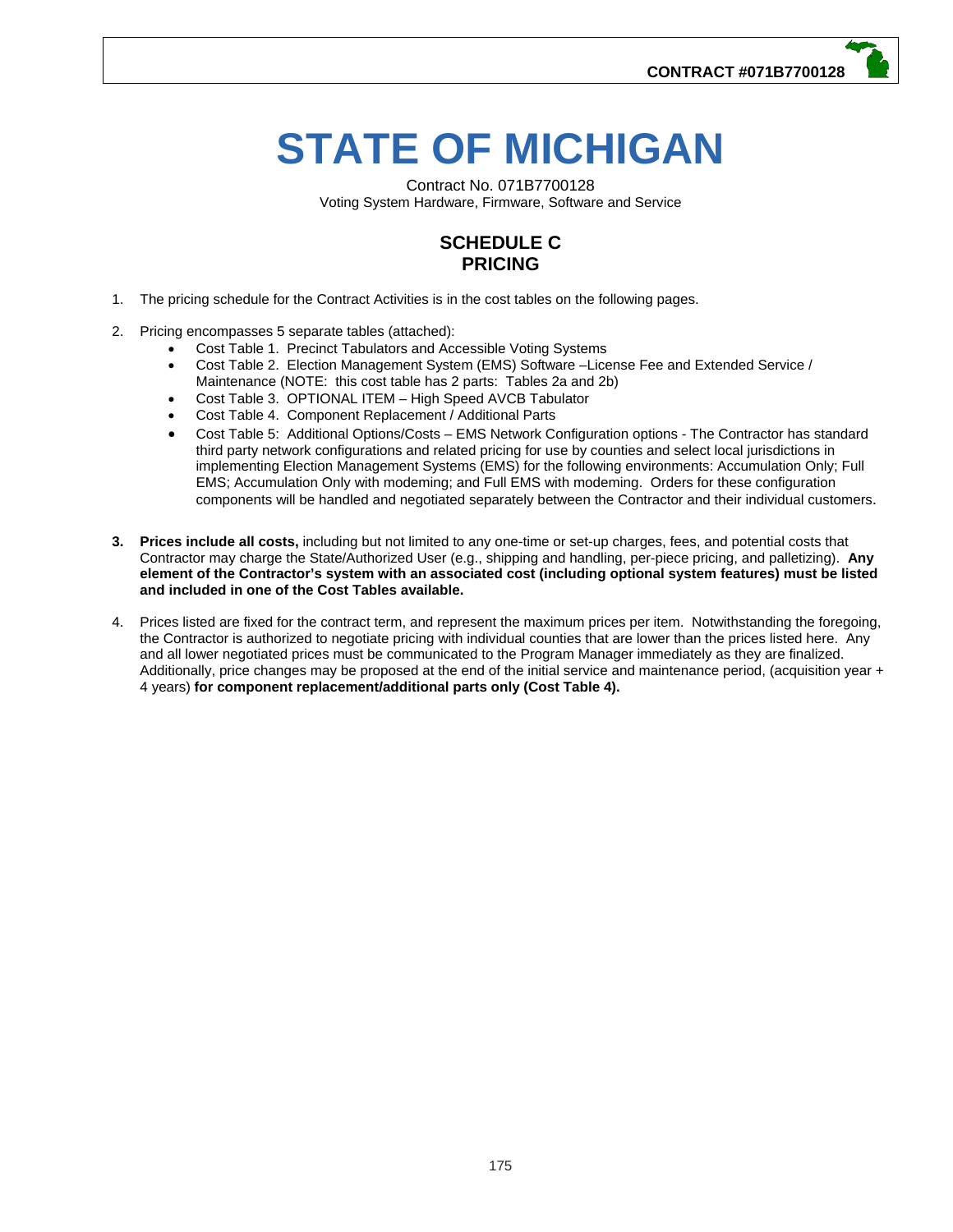## **Cost Table 1. Precinct Tabulators and Accessible Voting Systems**

|                                                                                                                   |                                          | <b>PURCHASE AND INITIAL SERVICE / MAINTENANCE PERIOD</b><br>(ACQUISITION YEAR + 4 YEARS)                     | <b>EXTENDED SERVICE /</b><br><b>MAINTENANCE PERIOD</b><br>(ANNUAL PAYMENT -<br><b>UP TO 5 ADDITIONAL YEARS)</b> |          |
|-------------------------------------------------------------------------------------------------------------------|------------------------------------------|--------------------------------------------------------------------------------------------------------------|-----------------------------------------------------------------------------------------------------------------|----------|
|                                                                                                                   | <b>Per-Unit Purchase</b><br><b>Price</b> | <b>Incentive Program</b><br>(existing equipment per-unit<br>trade-in discount)<br>See Schedule A Section 1.9 | <b>Per-Unit</b><br><b>Annual Extended</b><br><b>Service/Maintenance Price</b>                                   |          |
| Precinct Tabulators -<br>1 at State level (no charge)<br>1 per county<br>1 per precinct<br><b>AVCB Tabulators</b> | \$5,501.00                               | \$1.00                                                                                                       | \$5,500.00                                                                                                      | \$564.00 |
| Accessible Voting System<br>(1 per polling place)*                                                                | \$4,501.00                               | \$1.00                                                                                                       | \$4,500,00                                                                                                      | \$515.00 |
| vDrive (Memory Device) - 1 per voting device                                                                      | \$45.00                                  | \$0.00                                                                                                       | \$45.00                                                                                                         | N/A      |
| Verity Key (Security Device) 1 per jurisdiction                                                                   | \$80.00                                  | \$0.00                                                                                                       | \$80.00                                                                                                         | N/A      |
| 6 Bay Battery Charger - 1 per County / State                                                                      | \$540.00                                 | \$0.00                                                                                                       | \$540.00                                                                                                        | N/A      |

\*Polling places with more than 2 precincts may receive an additional accessible voting system.

#### **Notes**

\***Hart will offer a \$1.00 trade in-discount** for current voting equipment. This is reflected in Schedule C, Pricing. Hart will also remove old voting systems for counties that wish to salvage their old equipment. Hart will not resell the equipment, but will have it salvaged in an environmentally responsible manner at no cost to the counties.

\*\*Pricing for Precinct Tabulator includes the following: Verity Scan voting unit with Relay (electronic transmission), Ballot Box with transport bag and privacy screens. Price includes acquisition year plus 4 years of service / maintenance (includes warranty coverage).

\*\*Pricing for Accessible Voting System includes the following: Verity Touch Writer with Access ballot marking device, accessible voting booth, Okidata B431 ballot printer and printer table. Price includes acquisition year plus 4 years of service / maintenance (includes warranty coverage)

\*\*\***Per-Unit Annual Extended Service/Maintenance Price** (includes warranty coverage) covers years 6 through 10. Years 1 through 5 are covered with initial purchase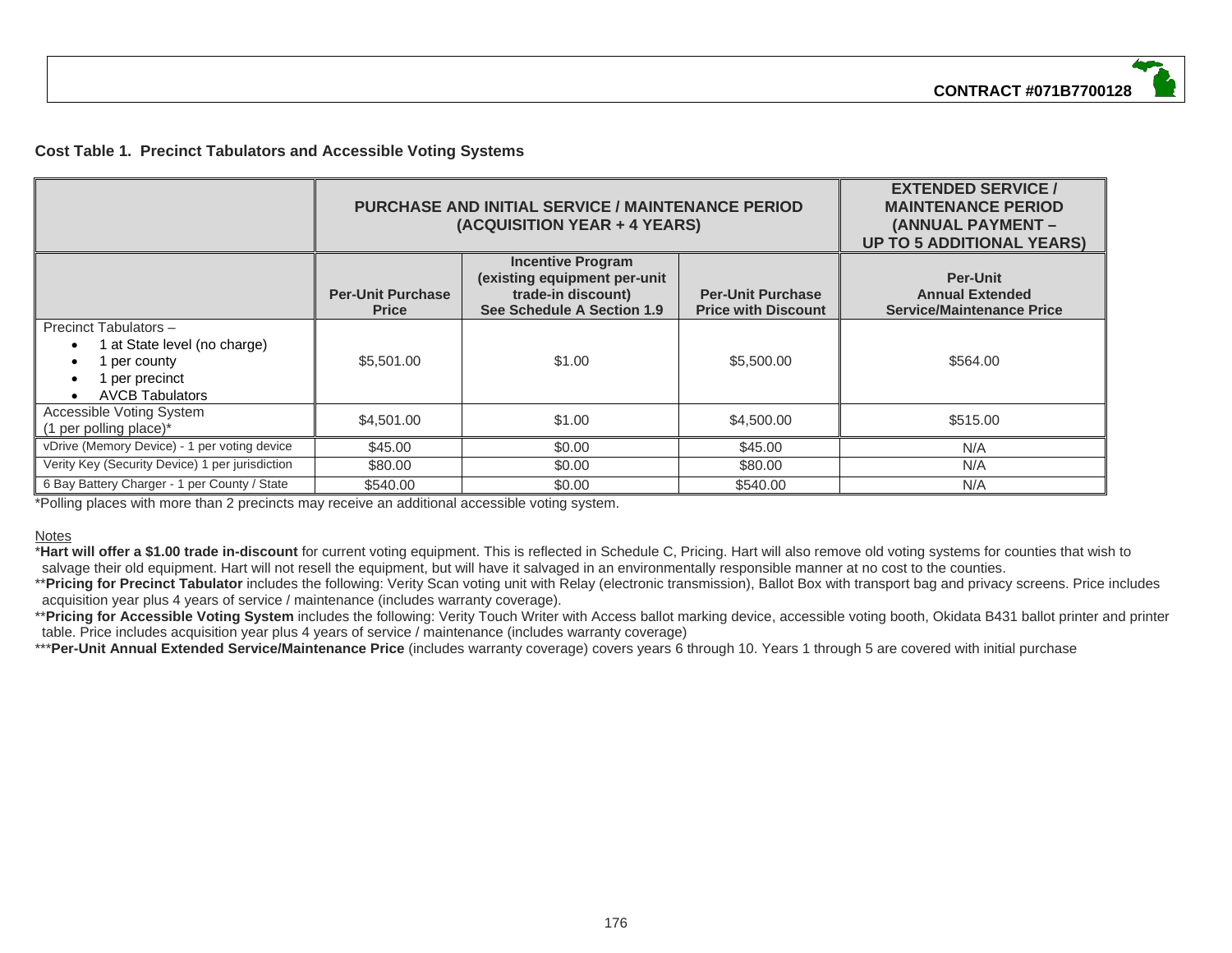# **Cost Table 2. Election Management System (EMS) Software –SOFTWARE LICENSE FEE; INITIAL AND EXTENDED SERVICE / MAINTENANCE**

Two cost tables are included in this section (2a and 2b).Several clarifying notes are provided with respect to EMS Pricing.

EMS costs will be applicable to counties, as well as select local jurisdictions. Each county will select either:

1) **Full EMS ("Program Your Own")**, for counties that fully program their elections internally (without reliance on the voting system Contractor/subcontractor); or

2) **Accumulation-Only EMS**, for counties that rely on the voting system Contractor/subcontractor for programming; the accumulation-only functionality for these counties shall include the capability to burn media, read media, transmit results and produce accumulation reports.

- The Accumulation-Only version of EMS will also be available to local jurisdictions statewide. While each county will acquire either Full EMS or Accumulation-Only EMS), local cities and townships (local jurisdictions) will have the option to acquire a copy of Accumulation Only EMS. A statewide EMS purchase for local jurisdictions is **not** planned. Costs for Accumulation-Only EMS for local jurisdictions will be included in the total EMS license fee for the respective county.
- $\bullet$  The EMS License fee is included in the initial payment in year 1, and covers the entire contract term. The initial payment also covers the initial service and maintenance period (acquisition year, plus 4 additional years). The extended service/maintenance period covers an additional 5 years, after the expiration of the initial service and maintenance period. During the extended service/maintenance period (years 6-10), counties have the option of selecting either an annual fee or an hourly technical support rate. See **Table 2b** for additional information on extended service/maintenance costs and options**.**
- NOTE: Additional EMS component costs are listed in **Cost Table 4**. Also, **Cost Table 5** includes costs for required/recommended EMS Network components, for several possible network configurations. These additional EMS component and network costs are the sole responsibility of the county/local jurisdiction.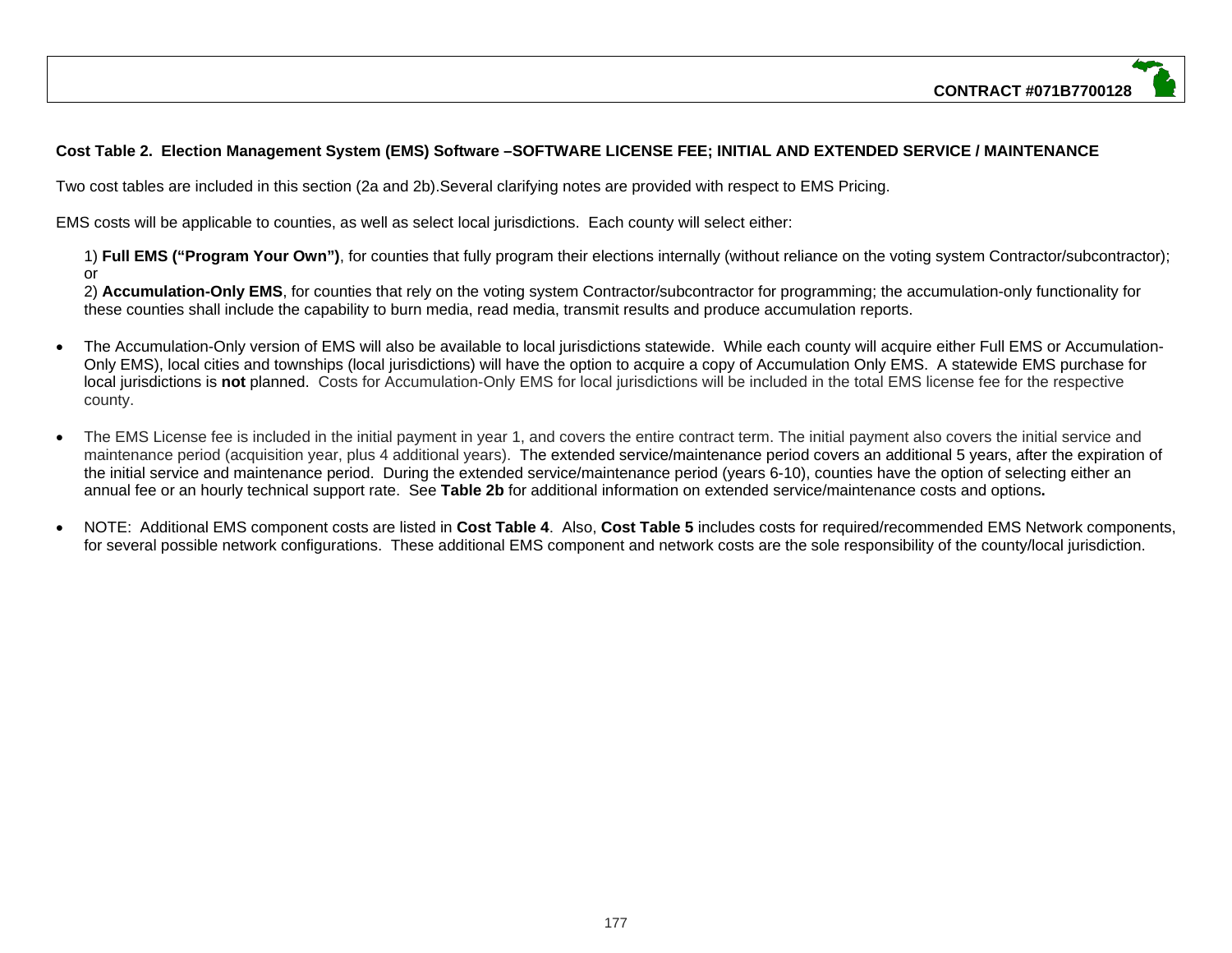# **Cost Table 2a – Base EMS Price (Software License Fee + Initial Service/Maintenance)**

|                                           | <b>EMS SOFTWARE LICENSE FEE</b><br>(INCLUDES INITIAL SERVICE / MAINTENANCE FOR<br><b>ACQUISITION YEAR + 4 ADDITIONAL YEARS)</b> |  |
|-------------------------------------------|---------------------------------------------------------------------------------------------------------------------------------|--|
| Category                                  | <b>EMS Initial License Fee*</b><br>(price per copy)                                                                             |  |
| County Option 1: Full EMS                 | \$218,920.00                                                                                                                    |  |
| County Option 2: Accumulation Only        | \$49,750.00                                                                                                                     |  |
| Local Jurisdiction EMS: Accumulation-Only | \$0.00                                                                                                                          |  |

## **Notes**

 \* **Full EMS** includes the following: 1 license of Verity Build (used for election definition), 1 license Verity Data (used for data management) and 1 license of Verity Count (used for accumulation - tabulation and reporting). Price includes 10 years of software licensing fees and 5 years of service / maintenance (includes warranty coverage)

\* **Accumulation Only** includes the following: 1 license of Verity Count (used for accumulation - tabulation and reporting). Price includes 10 years of software licensing fees and 5 years of service / maintenance (includes warranty coverage)

\*\* See Cost Table 5 for required software accessories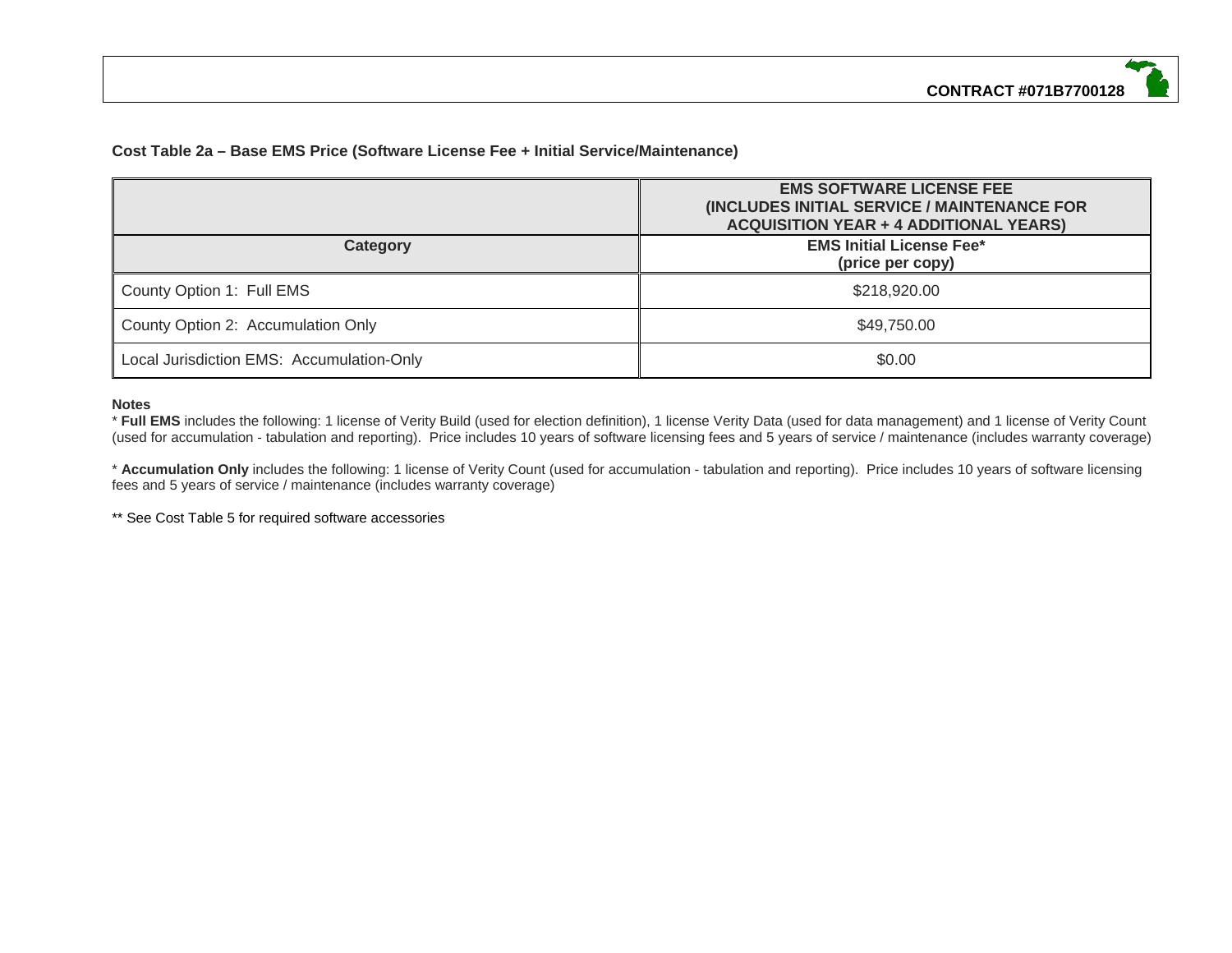## **Cost Table 2b – EMS Extended Service / Maintenance Fees**

NOTE: For EMS extended service / maintenance, counties have the option to choose either a flat annual rate or an hourly technical support rate. These rates shall be the same for all counties for each option (one set price for Full EMS, one set price for Accumulation-Only EMS).

|                                     | <b>EMS EXTENDED SERVICE / MAINTENANCE PERIOD</b><br>(UP TO 5 ADDITIONAL YEARS)                         |                                                                                                          |  |  |
|-------------------------------------|--------------------------------------------------------------------------------------------------------|----------------------------------------------------------------------------------------------------------|--|--|
|                                     | <b>OPTION 1:</b><br><b>ANNUAL COUNTY EMS SUPPORT PAYMENT</b>                                           | <b>OPTION 2:</b><br>HOURLY TECHNICAL SUPPORT RATE                                                        |  |  |
|                                     | <b>EMS Extended Service / Maintenance Annual Payment</b><br><b>Option</b><br>(annual price per county) | <b>EMS Extended Service / Maintenance</b><br><b>Hourly Technical Support Rate Option</b><br>for Counties |  |  |
| County Option 1: Full EMS*          | \$2,000.00                                                                                             | \$375.00                                                                                                 |  |  |
| County Option 2: Accumulation-Only* | \$1,000.00                                                                                             | \$375.00                                                                                                 |  |  |

**\* Per-County Annual Extended Service/Maintenance Price** (includes warranty coverage) covers years 6 through 10. Years 1 through 5 are covered with initial purchase.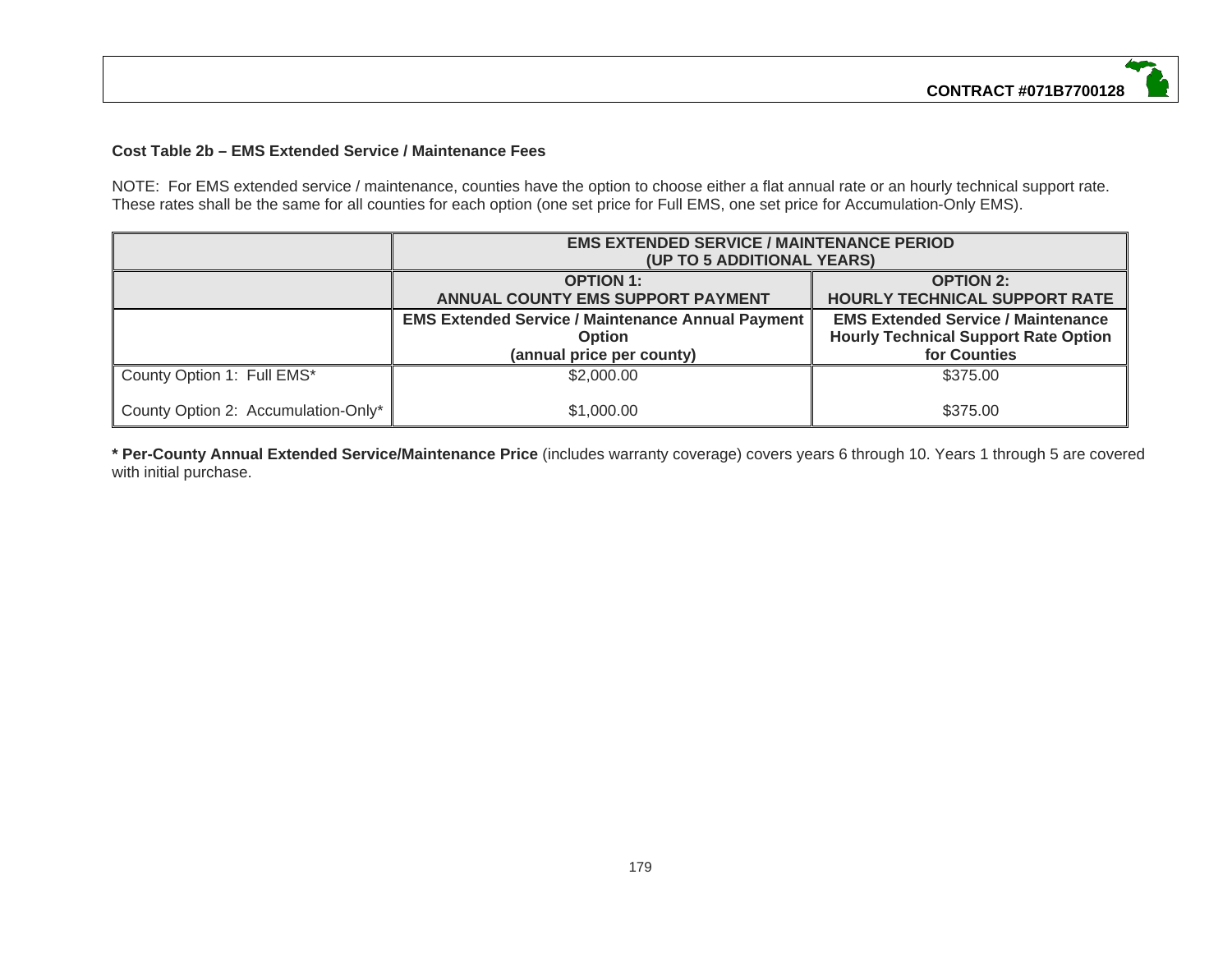## **Cost Table 3. OPTIONAL ITEM – High Speed AVCB Tabulator**

|                            | Hardware<br>COTS?<br>(Y/N) | <b>Additional</b><br>Hardware /<br><b>Software</b><br><b>Required?</b><br>(Y/N)** | <b>Processing</b><br><b>Speed (Ballots)</b><br>per Minute) | <b>Per-Unit</b><br><b>Purchase Price</b><br>(includes Service /<br><b>Maintenance for acquisition</b><br>$year + 4 years)$ | <b>Annual Per-Unit</b><br><b>Extended</b><br><b>Service / Maintenance Price</b><br>(5 additional years) |
|----------------------------|----------------------------|-----------------------------------------------------------------------------------|------------------------------------------------------------|----------------------------------------------------------------------------------------------------------------------------|---------------------------------------------------------------------------------------------------------|
| High Speed AVCB Tabulator* |                            | N                                                                                 | 130                                                        | \$121,295.00                                                                                                               | \$15,490.00                                                                                             |

## \***NOTES:**

The AVCB tabulators are utilized at the local jurisdiction (city/township) level, not at the county level.

**\*** The bundled solution includes 1 Canon DRG 1130 scanner, 1 HPZ230 workstation PC w/ monitor and 1 license of Verity Central software. Price includes acquisition year plus 4 years of service / maintenance and warranty coverage

\* The above configuration is recommended for jurisdictions with more than 100K registered voters. Jurisdictions with between 50K and 99K voters can select a lower-priced scanner and software package. If the jurisdiction has fewer than 49K registered voters, we recommend the use of the precinct scanner to process by-mail ballots.

| <b>Recommended AVCB Configuration Options</b>                                                |                                                                                         |                           |                            |                              |  |
|----------------------------------------------------------------------------------------------|-----------------------------------------------------------------------------------------|---------------------------|----------------------------|------------------------------|--|
|                                                                                              | Per-Unit Purchase Price (includes Service / Maintenance for acquisition year + 4 years) |                           |                            |                              |  |
|                                                                                              | <b>Ballots</b>                                                                          | <b>Large Jurisdiction</b> | <b>Medium Jurisdiction</b> | <b>Small Jurisdiction</b>    |  |
| <b>Description</b>                                                                           | <b>Scan Per Min</b>                                                                     | $(100K + RV)^{**}$        | $(99K - 50K RV)^{**}$      | (49K and Less RV)            |  |
| <b>Central Scan Unit (Canon DRG 1130)</b>                                                    | 130                                                                                     | \$13,000.00               |                            |                              |  |
| <b>Central Scan Unit (Canon DRG 1100)</b>                                                    | 100                                                                                     |                           | \$11,190.00                |                              |  |
| <b>Verity Workstation with Monitor</b>                                                       |                                                                                         | \$4,000.00                | \$4,000.00                 | <b>Use existing precinct</b> |  |
| <b>Verity Central Software License</b>                                                       |                                                                                         | \$104,170.00              | \$72,920.00                | scanner                      |  |
| <b>vDrive</b>                                                                                |                                                                                         | \$45.00                   | \$45.00                    |                              |  |
| <b>Verity Key</b>                                                                            |                                                                                         | \$80,00                   | \$80,00                    |                              |  |
| <b>AVCB Grand Total</b>                                                                      |                                                                                         | \$121,295.00              | \$88,235.00                | \$0.00                       |  |
| ** Price includes acquisition year plus 4 years of service/maintenance and warranty coverage |                                                                                         |                           |                            |                              |  |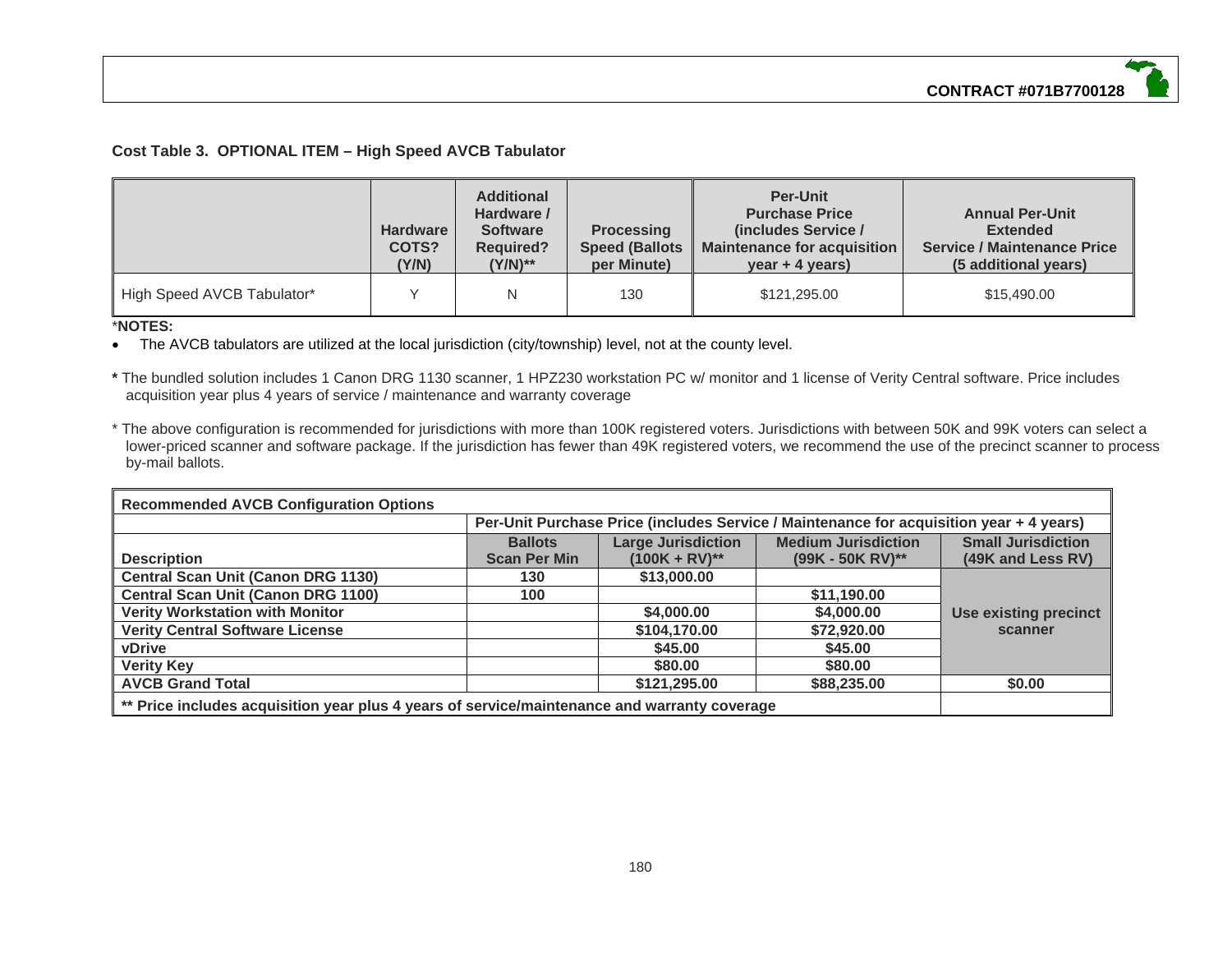## **Cost Table 4. Component Replacement / Additional Parts**

All applicable and available component parts for the Contractor's system is listed below. For each component part, the Contractor has identified the source for obtaining the part and whether the part is available commercially off the shelf (COTS).

NOTE: If alternative purchase sources are available, the State, counties and local jurisdictions reserve the right to purchase from those sources.

Contractor must also list all other system features available in their proposed system, if the cost for such features have not been included elsewhere in this Cost Proposal.

|                                                            | <b>Estimated</b> | <b>Purchase Source</b> | <b>Per-Unit</b> |
|------------------------------------------------------------|------------------|------------------------|-----------------|
| <b>Product</b>                                             | Life (Years)     | (Indicate if COTS)     | <b>Price</b>    |
| <b>Consumable Items</b>                                    |                  |                        |                 |
| Thermal Printer Rolls (Archival Grade)                     | 2                | Hart                   | \$0.66          |
| Toner Cartridge, Okidata B431D, Black                      | $\overline{2}$   | <b>COTS</b>            | \$165.00        |
| Toner Cartridge, Okidata C831, Black                       | $\overline{2}$   | <b>COTS</b>            | \$130.00        |
| Toner Cartridge, Okidata C831, CYAN                        | $\overline{2}$   | <b>COTS</b>            | \$300.00        |
| Toner Cartridge, Okidata C831, Magenta                     | $\overline{2}$   | <b>COTS</b>            | \$300.00        |
| Toner Cartridge, Okidata C831, Yellow                      | $\overline{2}$   | <b>COTS</b>            | \$300.00        |
| Toner Cartridge, Okidata C911, Black                       | $\overline{2}$   | <b>COTS</b>            | \$130.00        |
| Toner Cartridge, Okidata C911, CYAN                        | $\overline{2}$   | <b>COTS</b>            | \$515.00        |
| Toner Cartridge, Okidata C911, Magenta                     | $\overline{c}$   | <b>COTS</b>            | \$515.00        |
| Toner Cartridge, Okidata C911, Yellow                      | $\overline{2}$   | COTS                   | \$515.00        |
| Printer Drum Kit, Okidata C911, Black                      | $\overline{2}$   | <b>COTS</b>            | \$370.00        |
| Printer Drum Kit, Okidata C831, Black                      | $\overline{2}$   | <b>COTS</b>            | \$175.00        |
| Printer Drum Kit, Okidata B431D. Black                     | $\overline{2}$   | <b>COTS</b>            | \$175.00        |
| Headphone Covers (Box of 100)                              | 0                | <b>COTS</b>            | \$31.50         |
| Okidata B431D Printer w/ Cartridge                         | $\overline{2}$   | Hart                   | \$325.00        |
| Okidata C831 Ballot Printer with Starter Cartridges        | 5                | Hart                   | \$4,000.00      |
| Okidata C911 Ballot Printer with Starter Cartridges        | 5                | Hart                   | \$6,000.00      |
| <b>Optional and Replacement Items</b>                      |                  |                        |                 |
| <b>Ballot Overlay Templates</b>                            | 10               | Hart                   | \$110.00        |
| vDrive (Memory Device)                                     | 5                | Hart                   | \$45.00         |
| Verity Key                                                 | 5                | Hart                   | \$80.00         |
| Verity Workstation                                         | $\overline{7}$   | Hart                   | \$3,650.00      |
| Accessible Booth Transport Bag                             | 10               | Hart                   | \$85.00         |
| Accessible Voting Unit Printer Stand                       | 10               | <b>Hart</b>            | \$50.00         |
| <b>Ballot Box Transport Bag</b>                            | 10               | Hart                   | \$60.00         |
| 1 Bay Battery Charger                                      | 10               | <b>Hart</b>            | \$185.00        |
| 6 Bay Battery Charger                                      | 10               | Hart                   | \$540.00        |
| 23" Flat Panel Monitor                                     | $\overline{7}$   | Hart                   | \$350.00        |
| Okidata B431D Printer w/ Cartridge                         | $\overline{2}$   | Hart                   | \$325.00        |
| Canon DR-G1130 Central Scanner                             | 5                | Hart                   | \$10,000.00     |
| Canon DR-G1100 Central Scanner                             | $\overline{5}$   | Hart                   | \$7,500.00      |
| Corrugated Plastic Transport Case for Printer              | $\overline{10}$  | Hart                   | \$70.00         |
| Corrugated Plastic Transport Case for Verity Voting Device | 10               | <b>Hart</b>            | \$70.00         |
| Relay Modem Kit                                            | $\overline{10}$  | <b>Hart</b>            | \$500.00        |
| <b>Ethernet Cable</b>                                      | $\overline{10}$  | Hart or COTS           | \$20.00         |
| Hard Drive, 1 TB                                           | 10               | Hart                   | \$450.00        |
| Jelly Switches                                             | 10               | <b>COTS</b>            | \$183.70        |
| Network Switch                                             | 10               | Hart                   | \$80.00         |
| Verity Voting Device Battery                               | $\overline{5}$   | Hart                   | \$102.00        |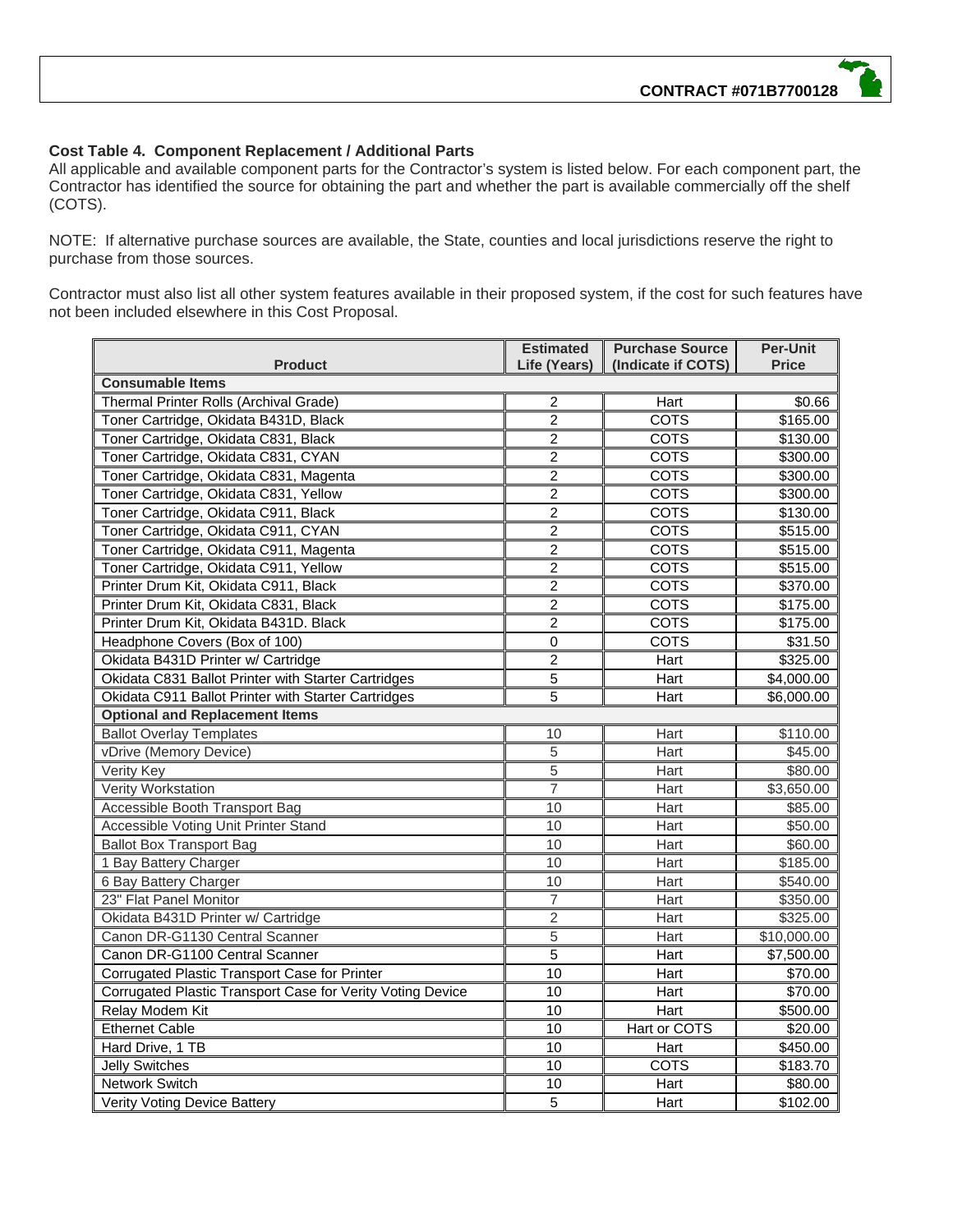| Privacy Screen (Black)                                       | 10 | Hart        | \$15.00  |
|--------------------------------------------------------------|----|-------------|----------|
| Verity AC Power Cord                                         | 10 | Hart        | \$4.60   |
| Verity AC/DC Power Supply                                    | 10 | Hart        | \$100.00 |
| Verity Access Custom USB Printer Cable                       | 10 | Hart        | \$10.00  |
| Verity Accessible Booth w/ Transport Bag and Privacy Screens | 10 | Hart        | \$430.00 |
| Verity Ballot Box w/ Transport Bag and Privacy Screens       | 10 | Hart        | \$535.00 |
| Verity Caddy Cover                                           | 10 | Hart        | \$250.00 |
| Verity Caddy with Casters                                    | 10 | Hart        | \$740.00 |
| Verity Headphones for Access Device                          | 5  | Hart        | \$20.00  |
| <b>USB Extension Cable</b>                                   | 5  | <b>COTS</b> | \$21.50  |
| Verity Headset (Headphones with Microphone)                  |    | Hart        | \$40.00  |